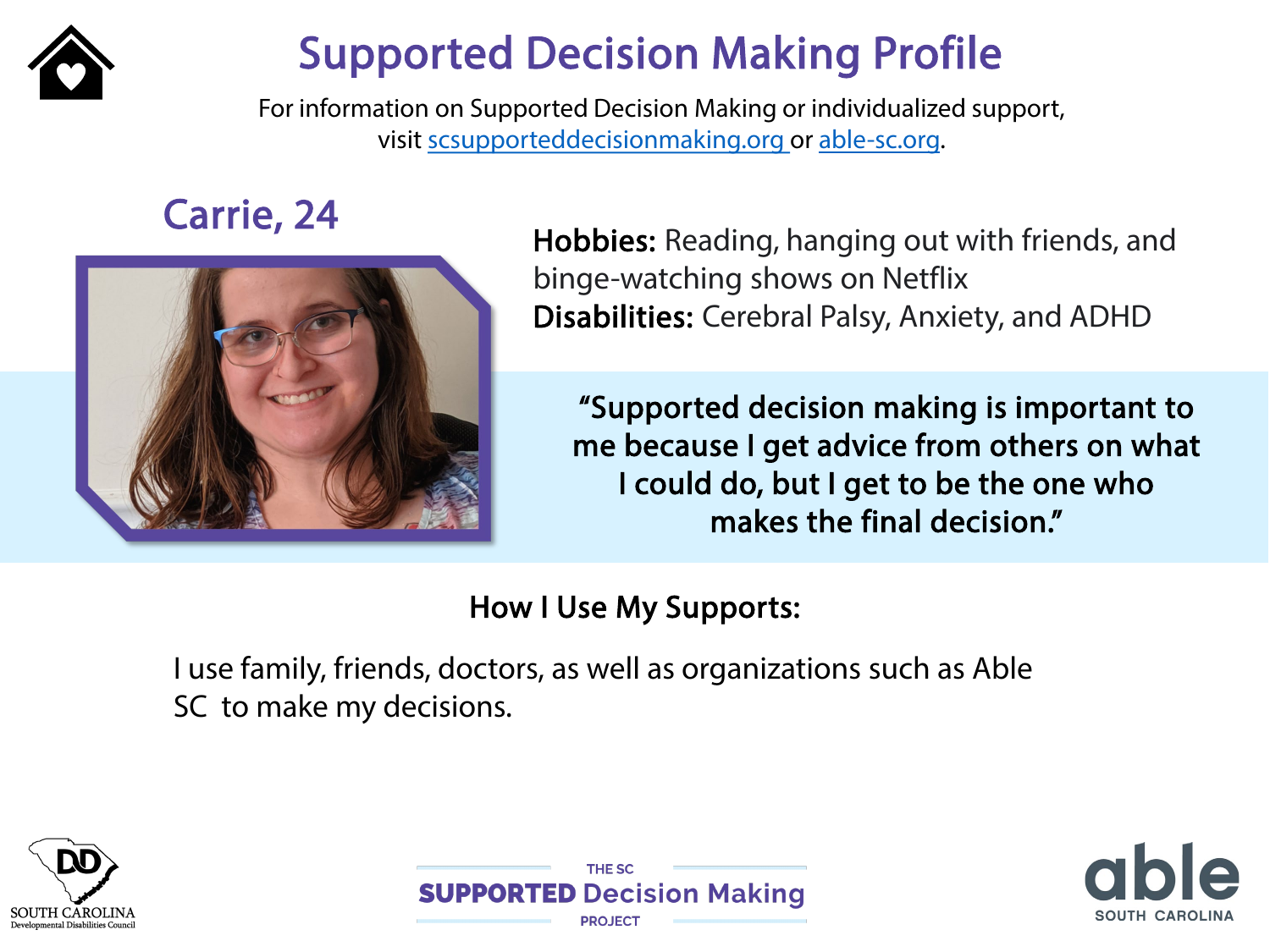# Financial Supported Decision Making Profile

For information on Supported Decision Making or individualized support, visit [scsupporteddecisionmaking.org](http://scsupporteddecisionmaking.org/) or [able-sc.org](https://www.able-sc.org/).



Carrie, 24<br>
Hobbies: Reading, hanging out with friends, and binge-watching shows on Netflix Disabilities: Cerebral Palsy, Anxiety, and ADHD

> "Talking with others about creating a budget helps me spend my money on rent, food, and other important items needed for independent living."

### How I Use My Supports:

I use family as well as Able SC in order to help me make financial decisions.





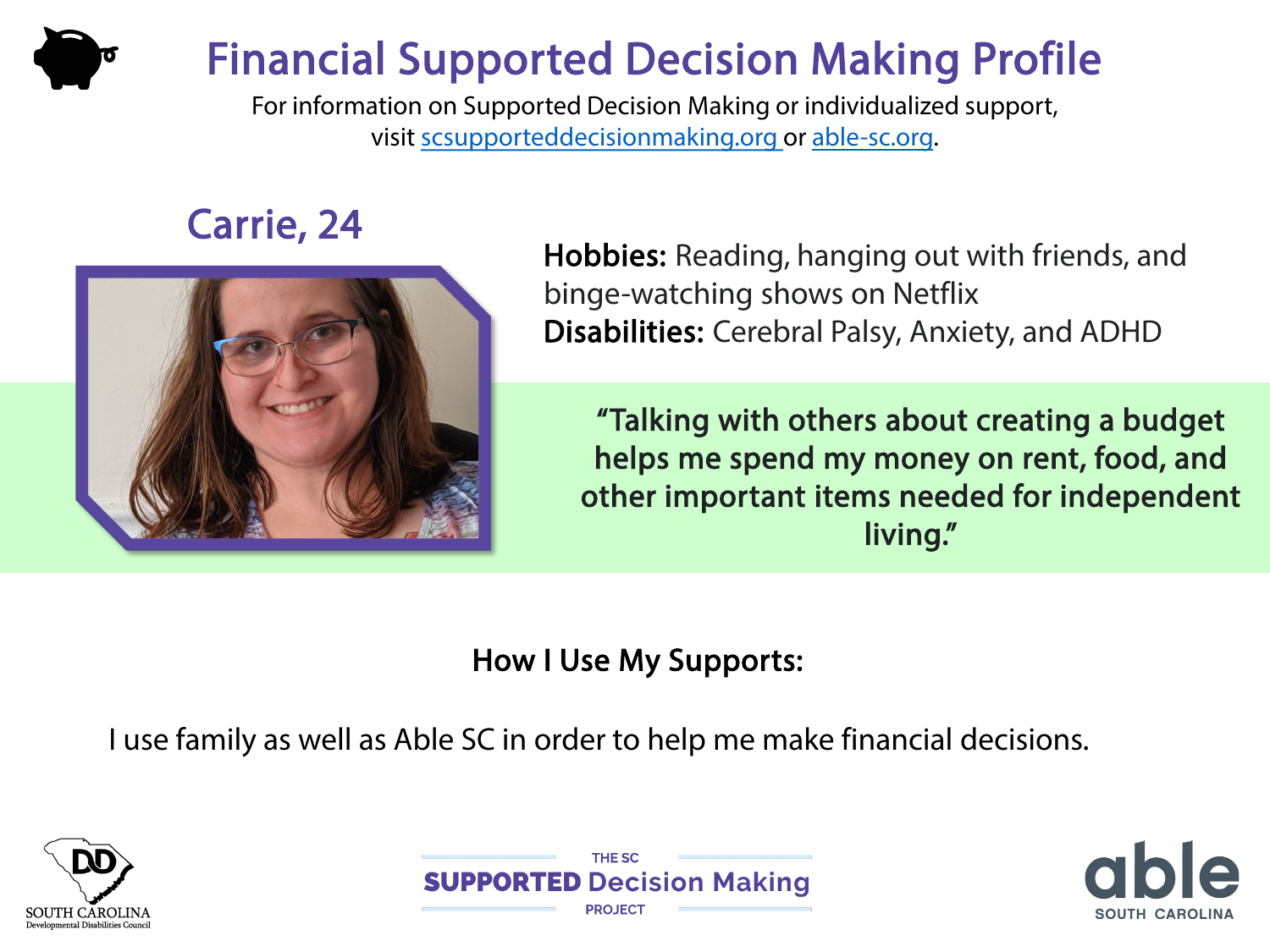

# Healthcare Supported Decision Making Profile

For information on Supported Decision Making or individualized support, visit [scsupporteddecisionmaking.org](http://scsupporteddecisionmaking.org/) or [able-sc.org.](https://www.able-sc.org/)

## Carrie, 24



Hobbies: Reading, hanging out with friends, and binge-watching shows on Netflix Disabilities: Cerebral Palsy, Anxiety, and ADHD

"Supported decision making allows me to make important decisions about my health like what medicine to take and what doctors to see."

## How I Use My Supports:

I rely on family, friends, and my doctors and nurses in order to make the best decisions for my mental and physical health.